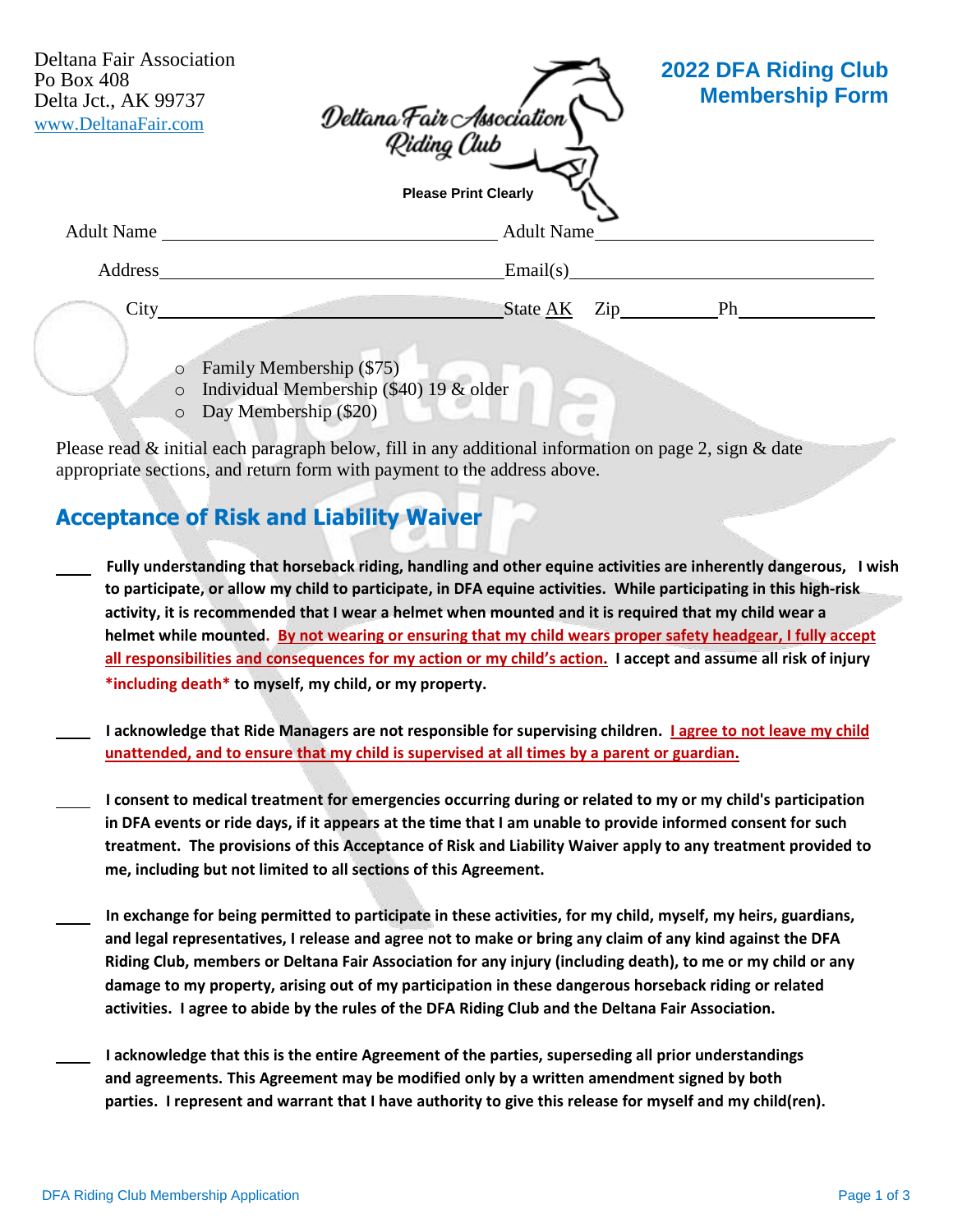| <b>Emergency Contact:</b>                   | Phone:                                                   |
|---------------------------------------------|----------------------------------------------------------|
| <b>Please Print Clearly</b>                 |                                                          |
|                                             | Date:                                                    |
|                                             | Date: $\frac{1}{\sqrt{1-\frac{1}{2}} \cdot \frac{1}{2}}$ |
|                                             |                                                          |
|                                             |                                                          |
| <b>If children:</b><br>Please Print Clearly |                                                          |
| Minor's name                                |                                                          |
| Minor's name                                |                                                          |
| Minor's name                                |                                                          |
|                                             |                                                          |
| Minor's name                                | Birthdate:                                               |

#### **Consent and Release on Behalf of Minor by Parent/Legal Guardian:**

I am the parent or legal guardian of the above named minor(s). I have read the Acceptance of Risk and Liability Waiver Agreement (see page 1) in its entirety and understand that it relates to surrendering valuable legal rights of the minor and myself. I have read, fully understand, and agree to the terms and conditions of the Agreement and that it is binding upon my executors, heirs and assigns. I further represent and warrant that I have authority to give this release.

| <b>Please Print Clearly</b><br>Parent/Guardian Name |      |
|-----------------------------------------------------|------|
| $Darent/Guardian Cimalura$                          | Date |

### **Deltana Fair Association (DFA) Photo/Modeling Release**

(Cross out section below if withholding photo permission)

Parent/Guardian Signature

Deltana Fair Association (DFA) has permission to take and use images and videos of me and my minor child(ren) during DFA-sponsored events for use in its print and/or internet publications or pages, including advertising and/or promoting DFA and its equine activities. I also give DFA permission to use my name in an accompanying caption, if applicable. I agree that such photographs and video are property of DFA and hereby release DFA from any and all claims that may arise from its use of my or my child(ren)'s image. In the case of minor children, I warrant that I have authority to give this release.

| Name<br><b>Please Print Clearly</b>     |                                                       |       |
|-----------------------------------------|-------------------------------------------------------|-------|
| Signature                               | <u> 1989 - Andrea Stadt Britain, fransk politik (</u> |       |
|                                         | Parent or Guardian signature for minors               |       |
| <i>use only:</i> Payment Type: ________ |                                                       | Date: |

**DFA**